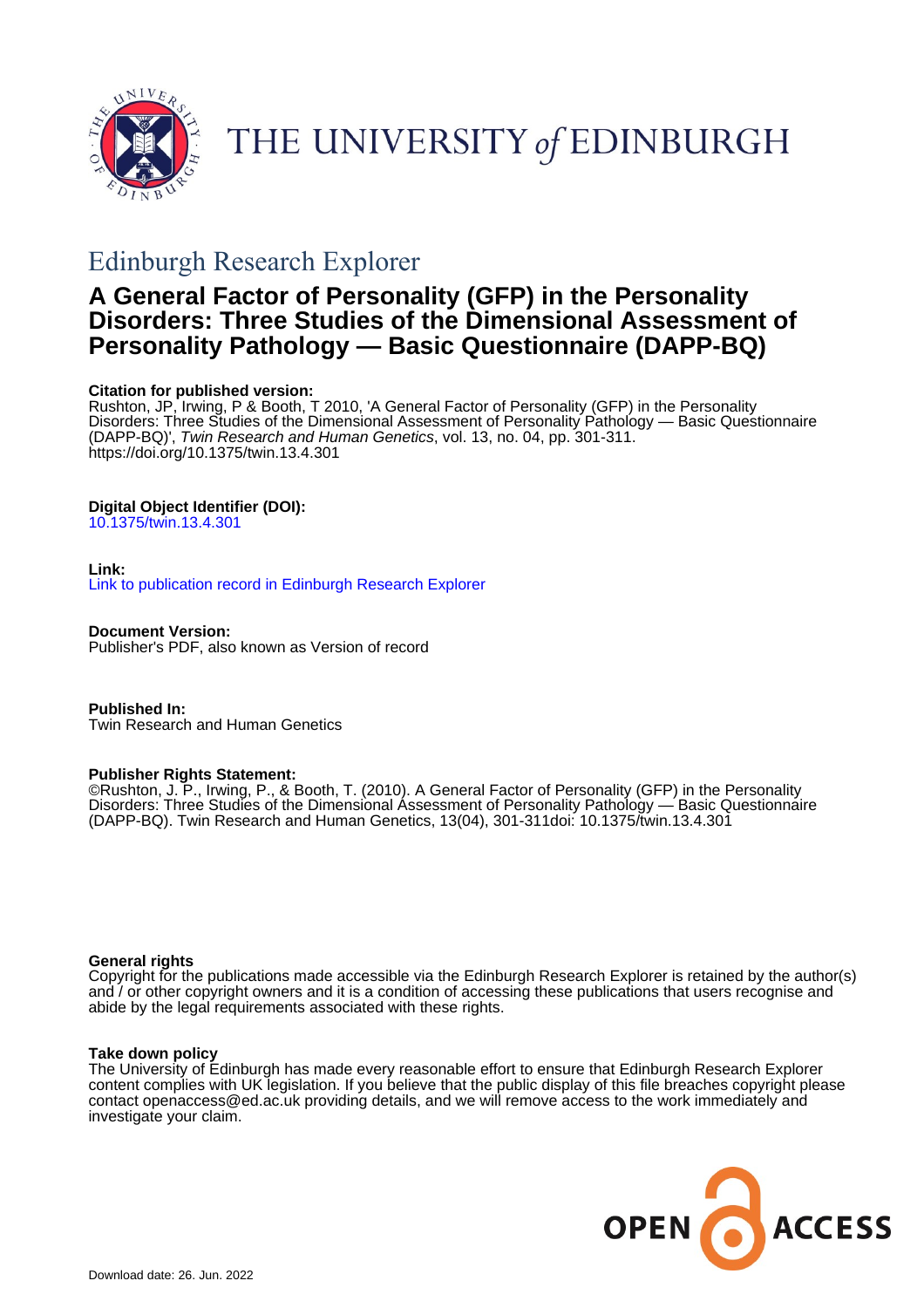# A General Factor of Personality (GFP) in the Personality Disorders: Three Studies of the Dimensional Assessment of Personality Pathology — Basic Questionnaire (DAPP-BQ)

We used structural equation modeling to test the<br>
CER hypothesis that a General Factor of Personality (GFP) occupies the apex of the hierarchy of personality disorders in three validation samples of the Dimensional Assessment of Personality Pathology — Basic Questionnaire (DAPP-BQ). In a general population sample  $(N = 942)$ , we found a GFP explained 34% of the variance in four first-order factors and 33% of the variance in all 18 scales. In a twin sample  $(N = 1,346)$ , a GFP explained 35% of the variance in four first-order factors and 34% of the variance in all 18 scales. In a clinical sample ( $N = 656$ ), a GFP explained 34% of the variance in four first-order factors and 30% of the variance in all 18 scales.

**Keywords:** General Factor of Personality, GFP, Diagnostic and Statistical Manual, DSM, Dimensional Assessment of Personality Pathology, DAPP-BQ

A recent hypothesis is that a General Factor of Personality (GFP) occupies the apex of the hierarchy of the *personality disorders* in the same way that it organizes nonclinical personality traits and as *g*, the general factor of mental ability, organizes cognitive abilities (Rushton et al., 2008). Individuals high on the GFP are characterized as altruistic, agreeable, relaxed, conscientious, sociable, and intellectually open, with high levels of wellbeing, satisfaction with life, selfesteem, and emotional intelligence. Those with low scores on the GFP are socially less efficient and more likely to suffer a personality disorder. Because the GFP defines a clear positive pole and a clear negative pole, it is conjectured to have evolved as a result of evolutionary selection for socially adaptive traits that facilitate performance across a wide range of contexts. The main alternative to an evolutionary interpretation of the GFP is that it is due to artifacts of evaluative bias and scale construction (Anusic et al., 2009; Ashton et al., 2009; Bäckström et al., 2009).

The GFP has been found across diverse inventories, samples, and procedures. The nonclinical inventories include the Big Five and Big Five alternatives, the California Psychological Inventory, the Comrey Personality Scales, the EAS Temperament Scales, the Guilford-Zimmerman Temperament Survey, the Hexaco Personality Inventory, the Hogan Personality Inventory, the Jackson Personality Inventory, the Multidimensional Personality Questionnaire, the Personality Research Form, the Temperament and Character Inventory, and the Trait Emotional Intelligence Questionnaire (Erdle et al., 2010; Irwing & Rushton, 2010; Musek, 2007; Rushton et al., 2008; 2009; Rushton & Irwing, 2008, 2009a, 2009b, 2009c, 2009d; Schermer & Vernon, 2010; Veselka et al., 2009a; Veselka et al., 2009b; Zawadzki & Strelau, 2010).

The largest study to find a GFP comprised a sample of 628,640 Internet respondents who completed the Big Five Inventory (Erdle et al., 2010). One study found the GFP was independent of method variance using a multitrait-multimethod analysis of self-, teacher-, and parent-ratings of 391 13- to 14-year-olds on the Big Five Questionnaire — Children (Rushton et al., 2009). Several cross-national twin studies have found 50% of the variance on the GFP is attributable to genetic influence and 50% to nonshared environmental influence, including from 322 pairs of twins in the United Kingdom, 575 pairs of 2- to 9-year-old twins in South Korea, 651 pairs of 14- to 30-year-old twins in Japan, and 386 pairs of 18- to 74-year-old twins in Canada and the United States (Figuerdo et al., 2004; Rushton et al., 2008, 2009; Veselka et al., 2009a, 2009b). The South Korean twin data showed the GFP had emerged by 2- to 3-years of age (Rushton et al., 2008).

Inventories of the personality disorders also yield a GFP. Rushton and Irwing (2009c) found a general factor of maladjustment from the interscale correla-

*Address for correspondence: J. Philippe Rushton, University of Western Ontario, London, Canada. E-mail: rushton@uwo.ca*

 $I.$  Philippe Rushton,<sup>1</sup> Paul Irwing<sup>2</sup> and Tom Booth<sup>2</sup>

*<sup>1</sup> Department of Psychology, University of Western Ontario, Canada*

*<sup>2</sup> Manchester Business School, University of Manchester, United Kingdom*

*Received March 29, 2010; accepted May 5, 2010.*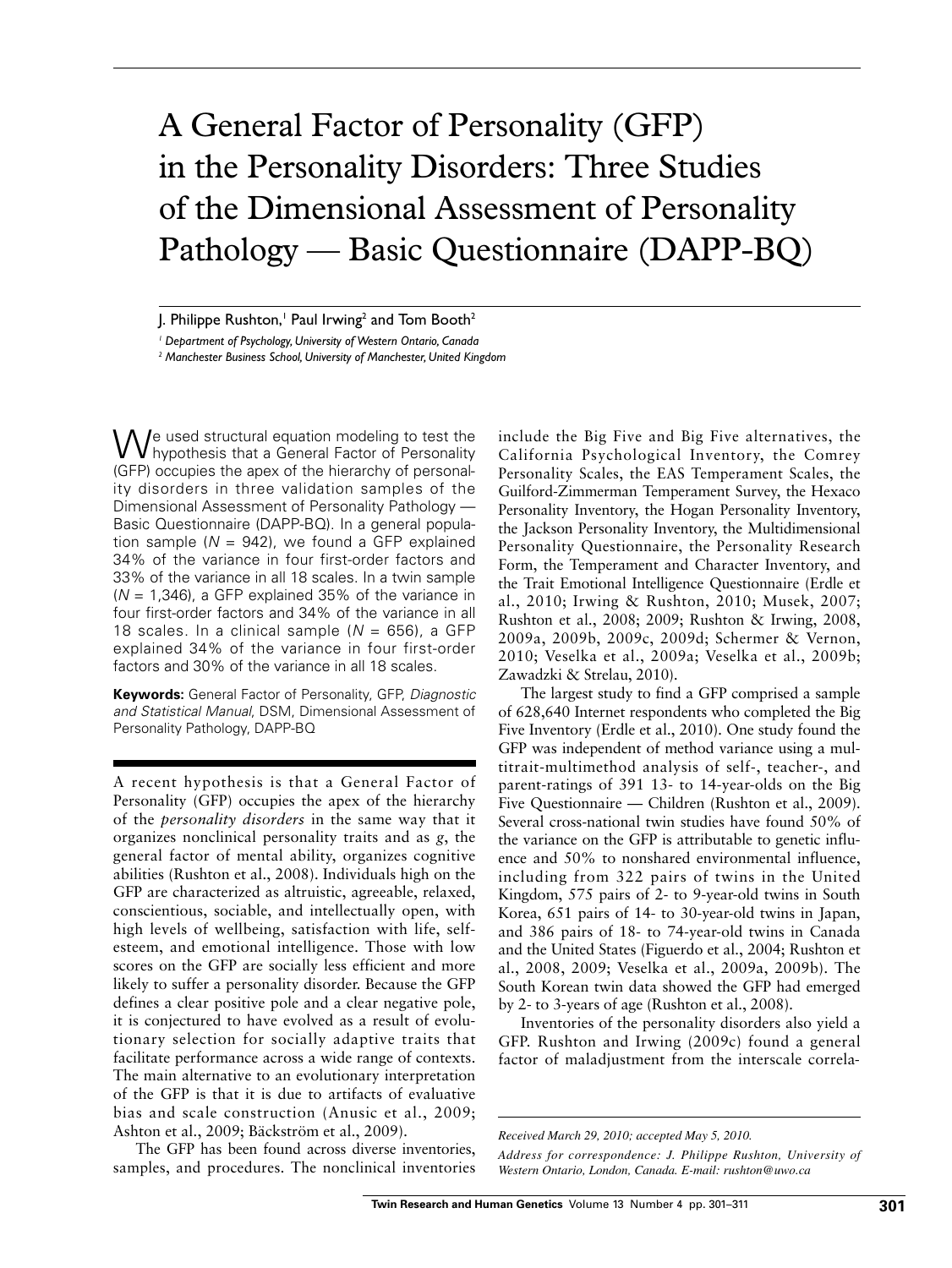tions of the Minnesota Multiphasic Personality Inventory-2 ( $N = 2,600$ ) that explained 49% of the variance in two second-order factors dubbed Internalizing and Externalizing in a model that went from the GFP to two second-order factors, to four higher-order factors, and then to all 10 scales. Rushton and Irwing (2009d) extracted a GFP from the Millon Clinical Multiaxial Inventory-III (*N* = 998), which accounted for 41% of the variance in two second-order factors, again identified as Internalizing and Externalizing, 31% of the variance in five firstorder factors, and 26% of the variance in all 24 scales. Rushton and Irwing (2009d) also found a GFP in a cross-validation study of the Personality Assessment Inventory ( $Ns = 1,246, 1,000$ ) that accounted for  $65\%$ of the variance in Internalizing and Externalizing, 47% of the variance in five first-order factors, and 27% of the variance in all 18 scales. They also found a GFP in a combined clinical and general population sample  $(N = 455)$  from the Spanish validation of the Dimensional Assessment of Personality Pathology-Basic Questionnaire (DAPP-BQ; Gutiérrez-Zotes et al., 2008). This GFP accounted for 61% of the variance in six first-order factors and 36% of the total reliable variance in all 18 scales.

The publication of the DAPP-BQ manual (Livesley & Jackson, 2009) provided an opportunity for a more complete investigation of whether a GFP exists among the personality disorders. We examine the inter-scale correlations for three validation samples in a close approximation to the ideal strategy for model-testing outlined by Jöreskog (1993). Designated 'strictly confirmatory', the strategy is only rarely approximated. Prior theory and research point to the correctness of a single model, which is then tested in a representative sample and, if accepted, is then tested in other representative samples. If confirmed, it can be concluded the model is generalizable. For calibration purposes, we used the inter-scale correlations for the general population sample given in the DAPP-BQ manual (*N* = 942). For validation we used those given for a twin sample ( $N = 1,346$ ) and a clinical sample ( $N = 656$ ).

### **Method**

The Dimensional Assessment of Personality Pathology-Basic Questionnaire (DAPP-BQ) is a 290 item self-report instrument with five response categories for each item that range from 1 (*Strongly disagree*) to 5 (*Strongly agree*) yielding 18 factors of personality disorder (Livesley & Jackson, 2009; Livesley & Larstone, 2008). The 18 primary scales of the DAPP-BQ are: *Affective lability* (unpredictable intense emotions; moody, irritable with low threshold for annoyance; impatient; exaggerates emotional significance of events); *Anxiousness* (readily feels fearful, worried, and tense); *Callousness* (lacks empathy and remorse; lacks guilt; looks down on people); *Cognitive dysregulation* (thoughts tend to become disorganized and confused when stressed; experiences feelings of

depersonalization and unreality); *Compulsivity* (need for order, precision, and structure; excessive concern with details); *Conduct problems* (violates social norms and laws; violent and resorts to threats and/or intimidation when angry); *Identity problems* (fragmented and unstable self-image; feelings of emptiness and boredom); *Insecure attachment* (fears rejection and abandonment by significant others); *Intimacy problems* (avoids intimacy and attachment); *Low affiliation* (interpersonally distant; not very sociable; afraid of social situations); *Narcissism* (exaggerates achievements and abilities; preoccupied with fantasies of unlimited success; grandiose); *Oppositionality* (resists expectations of satisfactory performance of routine tasks; resents authority); *Rejection* (antagonistic and hostile to others; seeks to dominate and control others; judgmental and critical; fails to get things done on time); *Restricted expression* (does not show emotions; appears unemotional; avoids self-disclosure); *Self-harm* (deliberate self-damaging acts; frequent thoughts of suicide); *Stimulus seeking* (craves excitement and stimulation with little regard for consequences; needs variety; cannot tolerate the normal or routine; denies realistic danger); *Submissiveness* (subservient and unassertive; constantly looks to others for guidance and reassurance); *Suspiciousness* (mistrusts other people; hyper-alert to signs of trickery or harm; searches for hidden meanings in events; questions others' loyalty).

According to the DAPP-BQ manual, most of the 18 content scales may be grouped into four clusters: *Emotional dysregulation* (Affective lability, Anxiousness, Cognitive dysregulation, Identity problems, Insecure attachment, Oppositionality, and Submissiveness); *Dissocial behavior* (Callousness, Conduct problems, Narcissism, Rejection, and Stimulus seeking); *Social Avoidance* (Intimacy problems, Low affiliation, and Restricted expression); *Compulsiveness* (Compulsivity).

### **Results**

The manual of the DAPP-BQ provides inter-scale correlations for three samples: a general population sample  $(N = 942)$ ; a twin sample  $(N = 1,346)$ ; and a clinical sample  $(N = 656)$ . These correlations are set out in Tables 1 to 3, respectively. In the diagonal are the alpha coefficients, also from the manual, based on *N*s of 196, 1,346, and 656, respectively (Livesley & Jackson, 2009, p. 83).

The analysis was conducted using a combination of exploratory and confirmatory factor analyses using LISREL 8.72 (Jöreskog, 1993). There is no fully satisfactory answer to the question of best model fit. We rely partly on the simulations of Hu and Bentler (1998, 1999), which suggest the utility of the standardized root mean square residual (SRMSR), the root mean square error of approximation (RMSEA), and the non-normed fit index (NNFI). We adopted cut-off points of  $≤ .05$  for the SRMSR, about .06 for the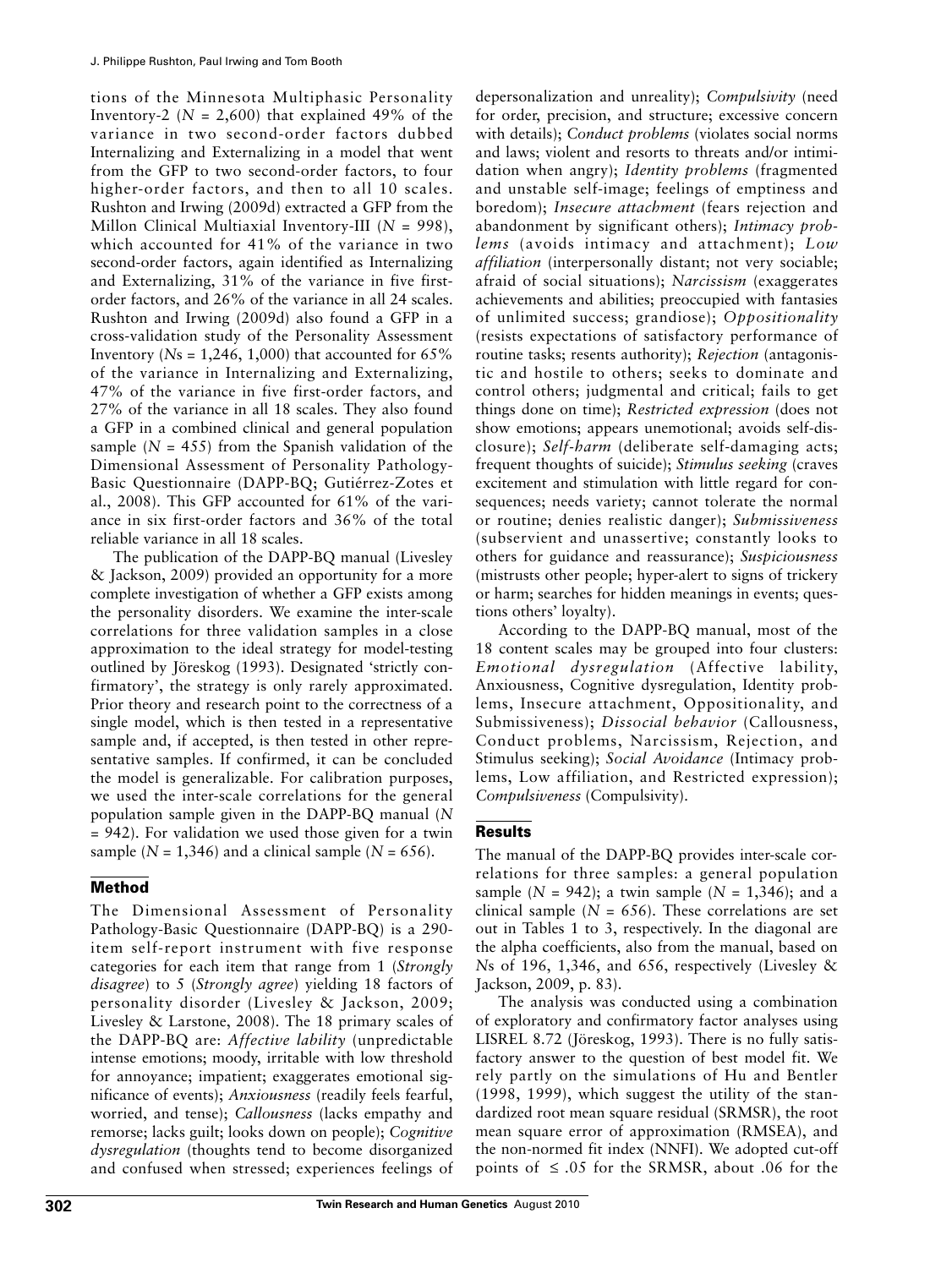| Interscale Correlations of the DAPP-BQ: General Population Sample (N = |      |     |              |                          | 942)        |    |               |                   |                           |                                                                                                                                                                                                                                                                                                                                                                       |                              |                         |                                        |                                            |                               |                                   |                                         |                                               |
|------------------------------------------------------------------------|------|-----|--------------|--------------------------|-------------|----|---------------|-------------------|---------------------------|-----------------------------------------------------------------------------------------------------------------------------------------------------------------------------------------------------------------------------------------------------------------------------------------------------------------------------------------------------------------------|------------------------------|-------------------------|----------------------------------------|--------------------------------------------|-------------------------------|-----------------------------------|-----------------------------------------|-----------------------------------------------|
|                                                                        | Sub  | S   | $\triangleq$ | ₹                        | SS          | යි |               | යී                | å                         |                                                                                                                                                                                                                                                                                                                                                                       | ٩è                           | Ę                       | ಕಿ                                     | ಹ                                          | ₹                             | Σå                                | ≤                                       | 오                                             |
| Submissiveness (Sub)                                                   | (89) | 95  | ඝ            | 45                       |             |    | E   3 8 5 5 2 | 8 8 5 8 8 9 9 9 9 |                           | $\overline{\sigma}$   $\overline{\mathtt{m}}$   $\overline{\mathtt{m}}$   $\overline{\mathtt{m}}$   $\overline{\mathtt{m}}$   $\overline{\mathtt{m}}$   $\overline{\mathtt{m}}$   $\overline{\mathtt{m}}$   $\overline{\mathtt{m}}$   $\overline{\mathtt{m}}$   $\overline{\mathtt{m}}$   $\overline{\mathtt{m}}$   $\overline{\mathtt{m}}$   $\overline{\mathtt{m}}$ |                              |                         |                                        |                                            |                               |                                   |                                         | 3 5 5 6 7 8 7 8 7 8 9 8 9 8 9 8 9 8 9 8 9 8 9 |
| Cognitive dysregulation (CD)                                           |      | 90) |              | S,                       |             |    |               |                   |                           |                                                                                                                                                                                                                                                                                                                                                                       |                              |                         |                                        |                                            |                               |                                   |                                         |                                               |
| Identity problems (IP)                                                 |      |     | ශි           | ය                        |             |    |               |                   |                           |                                                                                                                                                                                                                                                                                                                                                                       |                              |                         |                                        |                                            |                               |                                   |                                         |                                               |
| Affective lability (AL)                                                |      |     |              | $\widetilde{\mathsf{e}}$ | ខ ឌ ដ ដ ន្ល |    |               |                   | <u>នេ ៤ ន ម ន ន ន ម ទ</u> |                                                                                                                                                                                                                                                                                                                                                                       | <b>9 2 5 3 5 6 6 7 8 9 8</b> | 8 R H R N B Q N B R H B | <b>D 8 8 8 9 5 5 6 9 9 9 9 5 5 6 9</b> | <b>8 8 8 8 9 9 5 4 8 4 5 6 7 6 7 8 9 7</b> | 3 5 5 5 5 6 7 8 9 9 9 9 9 9 9 | 5 5 5 5 5 5 5 5 5 5 5 6 7 6 7 6 7 | 5 5 3 5 5 6 5 5 5 6 5 6 7 6 7 6 9 6 9 6 |                                               |
| Stimulus seeking (SS)                                                  |      |     |              |                          |             |    |               |                   |                           |                                                                                                                                                                                                                                                                                                                                                                       |                              |                         |                                        |                                            |                               |                                   |                                         |                                               |
| Compulsivity (Co)                                                      |      |     |              |                          |             |    |               |                   |                           |                                                                                                                                                                                                                                                                                                                                                                       |                              |                         |                                        |                                            |                               |                                   |                                         |                                               |
| Restricted expression (RE)                                             |      |     |              |                          |             |    |               |                   |                           |                                                                                                                                                                                                                                                                                                                                                                       |                              |                         |                                        |                                            |                               |                                   |                                         |                                               |
| Callousness (Ca)                                                       |      |     |              |                          |             |    |               |                   |                           |                                                                                                                                                                                                                                                                                                                                                                       |                              |                         |                                        |                                            |                               |                                   |                                         |                                               |
| Oppositionality (Op)                                                   |      |     |              |                          |             |    |               |                   |                           |                                                                                                                                                                                                                                                                                                                                                                       |                              |                         |                                        |                                            |                               |                                   |                                         |                                               |
| Intimacy problems (IP)                                                 |      |     |              |                          |             |    |               |                   |                           |                                                                                                                                                                                                                                                                                                                                                                       |                              |                         |                                        |                                            |                               |                                   |                                         |                                               |
| Rejection (Re)                                                         |      |     |              |                          |             |    |               |                   |                           |                                                                                                                                                                                                                                                                                                                                                                       |                              |                         |                                        |                                            |                               |                                   |                                         |                                               |
| Anxiousness (An)                                                       |      |     |              |                          |             |    |               |                   |                           |                                                                                                                                                                                                                                                                                                                                                                       |                              |                         |                                        |                                            |                               |                                   |                                         |                                               |
| Conduct problems (CP)                                                  |      |     |              |                          |             |    |               |                   |                           |                                                                                                                                                                                                                                                                                                                                                                       |                              |                         |                                        |                                            |                               |                                   |                                         |                                               |
| Suspiciousness (Su)                                                    |      |     |              |                          |             |    |               |                   |                           |                                                                                                                                                                                                                                                                                                                                                                       |                              |                         |                                        |                                            |                               |                                   |                                         |                                               |
| Low Affiliation (LA)                                                   |      |     |              |                          |             |    |               |                   |                           |                                                                                                                                                                                                                                                                                                                                                                       |                              |                         |                                        |                                            |                               |                                   |                                         |                                               |
| Narcissism (Na)                                                        |      |     |              |                          |             |    |               |                   |                           |                                                                                                                                                                                                                                                                                                                                                                       |                              |                         |                                        |                                            |                               |                                   |                                         |                                               |
| Insecure attachment (IA)                                               |      |     |              |                          |             |    |               |                   |                           |                                                                                                                                                                                                                                                                                                                                                                       |                              |                         |                                        |                                            |                               |                                   |                                         |                                               |
| Self-harm (SH)                                                         |      |     |              |                          |             |    |               |                   |                           |                                                                                                                                                                                                                                                                                                                                                                       |                              |                         |                                        |                                            |                               |                                   |                                         |                                               |
|                                                                        |      |     |              |                          |             |    |               |                   |                           |                                                                                                                                                                                                                                                                                                                                                                       |                              |                         |                                        |                                            |                               |                                   |                                         |                                               |

# **Table 1**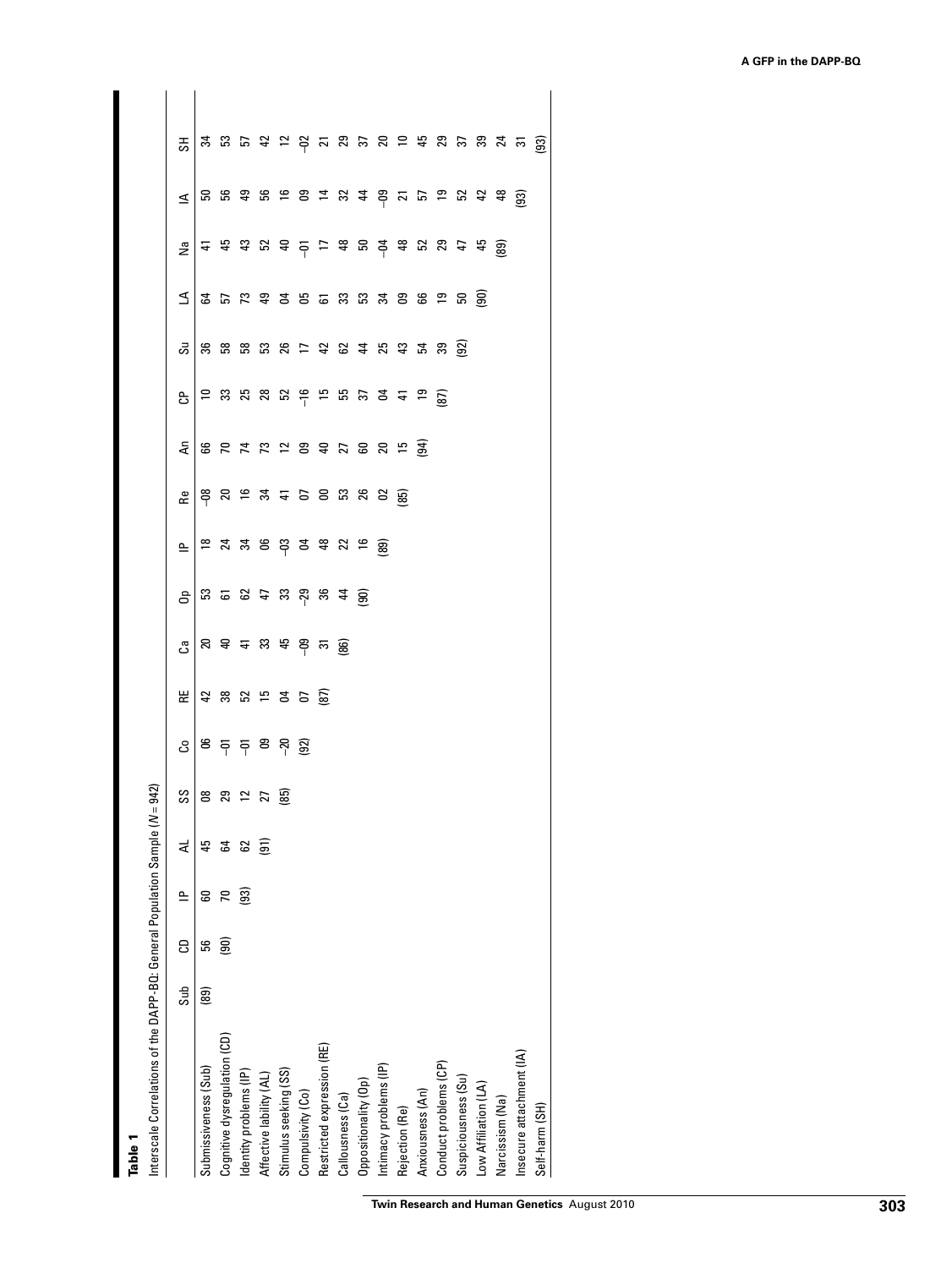| Table 2                                                         |     |    |             |    |            |                 |                   |                                         |  |               |                     |                                       |                                         |                                                   |                                                                                                                                                                                                                                                                                                                       |  |
|-----------------------------------------------------------------|-----|----|-------------|----|------------|-----------------|-------------------|-----------------------------------------|--|---------------|---------------------|---------------------------------------|-----------------------------------------|---------------------------------------------------|-----------------------------------------------------------------------------------------------------------------------------------------------------------------------------------------------------------------------------------------------------------------------------------------------------------------------|--|
| Interscale Correlations of the DAPP-BQ: Twin Sample (N = 1,346) |     |    |             |    |            |                 |                   |                                         |  |               |                     |                                       |                                         |                                                   |                                                                                                                                                                                                                                                                                                                       |  |
|                                                                 | Sub | 8  | $\triangle$ | ₹  |            |                 |                   |                                         |  | E             |                     |                                       |                                         |                                                   |                                                                                                                                                                                                                                                                                                                       |  |
| Submissiveness (Sub)                                            | මූ  | ន  | 55          | \$ | $S = 85.8$ | $355588$ ကို စွ | E   3 8 5 2 5 8 6 | <mark>ធ</mark>  កម្ម ស្ដ ខី <i>២</i> ខី |  |               | $E$  88352452388525 | <u>ទ</u>  ក្ខន្ទ ខេត្ត ក្ខុង ខេត្ត ទី | $\frac{1}{2}$  ងួនខ្នួនងក្នុងខ្នង ដូច្ន | $\mathcal{A} \vert$ & & & & = & & & & & & & & & & | $\frac{1}{2}$   $\frac{1}{2}$ $\frac{1}{3}$ $\frac{1}{4}$ $\frac{1}{5}$ $\frac{1}{6}$ $\frac{1}{2}$ $\frac{1}{6}$ $\frac{1}{6}$ $\frac{1}{6}$ $\frac{1}{6}$ $\frac{1}{6}$ $\frac{1}{6}$ $\frac{1}{6}$ $\frac{1}{6}$ $\frac{1}{6}$ $\frac{1}{6}$ $\frac{1}{6}$ $\frac{1}{6}$ $\frac{1}{6}$ $\frac{1}{6}$ $\frac{1}{6}$ |  |
| Cognitive dysregulation (CD)                                    |     | මූ | R           | 8  |            |                 |                   |                                         |  |               |                     |                                       |                                         |                                                   |                                                                                                                                                                                                                                                                                                                       |  |
| Identity problems (IP)                                          |     |    | වූ          | 5  |            |                 |                   |                                         |  | Sesseracer 26 |                     |                                       |                                         |                                                   |                                                                                                                                                                                                                                                                                                                       |  |
| Affective lability (AL)                                         |     |    |             | මූ |            |                 |                   |                                         |  |               |                     |                                       |                                         |                                                   |                                                                                                                                                                                                                                                                                                                       |  |
| Stimulus seeking (SS)                                           |     |    |             |    |            |                 |                   |                                         |  |               |                     |                                       |                                         |                                                   |                                                                                                                                                                                                                                                                                                                       |  |
| Compulsivity (Co)                                               |     |    |             |    |            |                 |                   |                                         |  |               |                     |                                       |                                         |                                                   |                                                                                                                                                                                                                                                                                                                       |  |
| Restricted expression (RE)                                      |     |    |             |    |            |                 |                   |                                         |  |               |                     |                                       |                                         |                                                   |                                                                                                                                                                                                                                                                                                                       |  |
| Callousness (Ca)                                                |     |    |             |    |            |                 |                   |                                         |  |               |                     |                                       |                                         |                                                   |                                                                                                                                                                                                                                                                                                                       |  |
| Oppositionality (Op)                                            |     |    |             |    |            |                 |                   |                                         |  |               |                     |                                       |                                         |                                                   |                                                                                                                                                                                                                                                                                                                       |  |
| Intimacy problems (IP)                                          |     |    |             |    |            |                 |                   |                                         |  |               |                     |                                       |                                         |                                                   |                                                                                                                                                                                                                                                                                                                       |  |
| Rejection (Re)                                                  |     |    |             |    |            |                 |                   |                                         |  |               |                     |                                       |                                         |                                                   |                                                                                                                                                                                                                                                                                                                       |  |
| Anxiousness (An)                                                |     |    |             |    |            |                 |                   |                                         |  |               |                     |                                       |                                         |                                                   |                                                                                                                                                                                                                                                                                                                       |  |
| Conduct problems (CP)                                           |     |    |             |    |            |                 |                   |                                         |  |               |                     |                                       |                                         |                                                   |                                                                                                                                                                                                                                                                                                                       |  |
| Suspiciousness (Su)                                             |     |    |             |    |            |                 |                   |                                         |  |               |                     |                                       |                                         |                                                   |                                                                                                                                                                                                                                                                                                                       |  |
| Low affiliation (LA)                                            |     |    |             |    |            |                 |                   |                                         |  |               |                     |                                       |                                         |                                                   |                                                                                                                                                                                                                                                                                                                       |  |
| Narcissism (Na)                                                 |     |    |             |    |            |                 |                   |                                         |  |               |                     |                                       |                                         |                                                   |                                                                                                                                                                                                                                                                                                                       |  |
| Insecure attachment (IA)                                        |     |    |             |    |            |                 |                   |                                         |  |               |                     |                                       |                                         |                                                   |                                                                                                                                                                                                                                                                                                                       |  |
| Self-harm (SH)                                                  |     |    |             |    |            |                 |                   |                                         |  |               |                     |                                       |                                         |                                                   |                                                                                                                                                                                                                                                                                                                       |  |
|                                                                 |     |    |             |    |            |                 |                   |                                         |  |               |                     |                                       |                                         |                                                   |                                                                                                                                                                                                                                                                                                                       |  |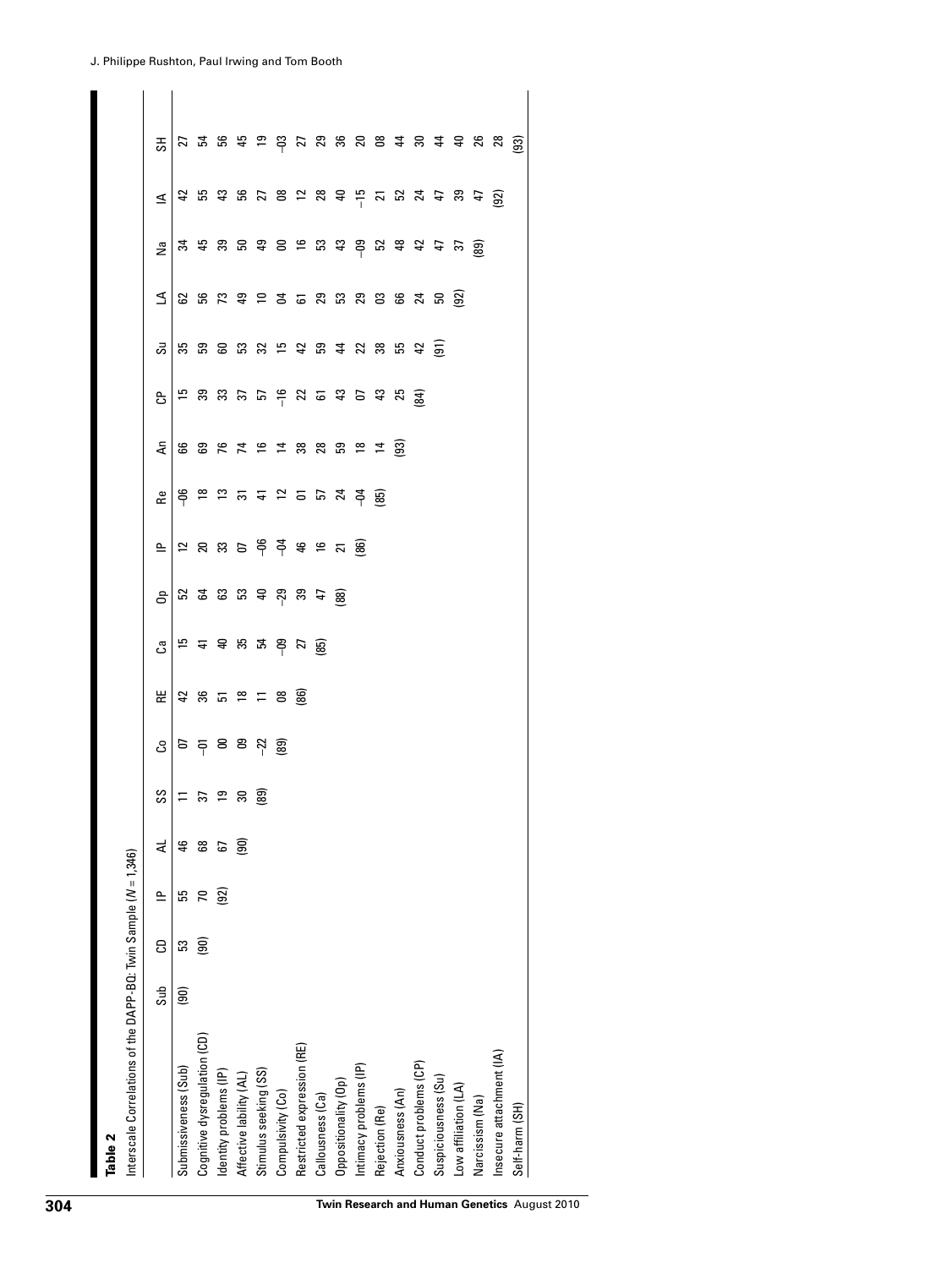| m | rscal |
|---|-------|
|   |       |

| i                          |  |
|----------------------------|--|
| ı                          |  |
|                            |  |
|                            |  |
| $\frac{1}{3}$<br>֡֡֡֡֡֡֡֡֡ |  |
| くりょう<br>j                  |  |
| ī                          |  |
|                            |  |
| i<br>ı                     |  |
|                            |  |

| Interscale Correlations of the DAPP-BQ: Clinical Sample (N = 656) |      |      |                |     |                           |               |           |                                                                                                            |                                                     |                           |                                                                                                                                                                                                                                                                                                                                                                                                                                       |                                        |                                                           |                      |   |                                       |
|-------------------------------------------------------------------|------|------|----------------|-----|---------------------------|---------------|-----------|------------------------------------------------------------------------------------------------------------|-----------------------------------------------------|---------------------------|---------------------------------------------------------------------------------------------------------------------------------------------------------------------------------------------------------------------------------------------------------------------------------------------------------------------------------------------------------------------------------------------------------------------------------------|----------------------------------------|-----------------------------------------------------------|----------------------|---|---------------------------------------|
|                                                                   | Sub  | 8    | $\mathbf{r}$   | ₹   | $\frac{8}{3}$             | යි            | ී         |                                                                                                            | ٩e                                                  | ર્વ                       | ಕಿ                                                                                                                                                                                                                                                                                                                                                                                                                                    | ಕೆ                                     |                                                           | ع ً                  | ≤ | 풊                                     |
| Submissiveness (Sub)                                              | (88) |      |                |     | <b>ី ឌ ឌ ឌ ឌ</b> <u>ឌ</u> | $= 8 8 = 8 8$ | 155354576 | $\overline{\sigma}$   8 % % % 8 9 5 $\overline{\sigma}$ & $\overline{x}$ & $\overline{\widetilde{\omega}}$ |                                                     |                           | $\begin{array}{cccccccccccccc} \texttt{C} & \texttt{C} & \texttt{C} & \texttt{C} & \texttt{C} & \texttt{C} & \texttt{C} & \texttt{C} & \texttt{C} & \texttt{C} & \texttt{C} & \texttt{C} & \texttt{C} & \texttt{C} & \texttt{C} & \texttt{C} & \texttt{C} & \texttt{C} & \texttt{C} & \texttt{C} & \texttt{C} & \texttt{C} & \texttt{C} & \texttt{C} & \texttt{C} & \texttt{C} & \texttt{C} & \texttt{C} & \texttt{C} & \texttt{C} &$ | <b>8 2 5 5 8 7 8 9 5 5 7 7 8 6 9 6</b> | $\overline{z}$   នៃ ន ភេ ៩ ភេ ក ន ក ន ន ន ន ន ន ន ទ ក ន ម | 8882865544 - 88888 5 |   | 8 5 6 7 8 7 8 7 8 8 8 9 8 9 8 9 8 7 8 |
| Cognitive dysregulation (CD)                                      |      | (92) |                | డ   |                           |               |           |                                                                                                            |                                                     |                           |                                                                                                                                                                                                                                                                                                                                                                                                                                       |                                        |                                                           |                      |   |                                       |
| Identity problems (IP)                                            |      |      | $\overline{a}$ | 5   |                           |               |           |                                                                                                            |                                                     |                           |                                                                                                                                                                                                                                                                                                                                                                                                                                       |                                        |                                                           |                      |   |                                       |
| Affective lability (AL)                                           |      |      |                | 39) |                           |               |           |                                                                                                            | $P$ $P$ $P$ $S$ $R$ $P$ $P$ $T$ $S$ $P$ $P$ $S$ $S$ | 5 8 2 2 3 5 5 8 8 9 9 9 9 |                                                                                                                                                                                                                                                                                                                                                                                                                                       |                                        |                                                           |                      |   |                                       |
| Stimulus seeking (SS)                                             |      |      |                |     |                           |               |           |                                                                                                            |                                                     |                           |                                                                                                                                                                                                                                                                                                                                                                                                                                       |                                        |                                                           |                      |   |                                       |
| Compulsivity (Co)                                                 |      |      |                |     |                           |               |           |                                                                                                            |                                                     |                           |                                                                                                                                                                                                                                                                                                                                                                                                                                       |                                        |                                                           |                      |   |                                       |
| Restricted expression (RE)                                        |      |      |                |     |                           |               |           |                                                                                                            |                                                     |                           |                                                                                                                                                                                                                                                                                                                                                                                                                                       |                                        |                                                           |                      |   |                                       |
| Callousness (Ca)                                                  |      |      |                |     |                           |               |           |                                                                                                            |                                                     |                           |                                                                                                                                                                                                                                                                                                                                                                                                                                       |                                        |                                                           |                      |   |                                       |
| Oppositionality (Op)                                              |      |      |                |     |                           |               |           |                                                                                                            |                                                     |                           |                                                                                                                                                                                                                                                                                                                                                                                                                                       |                                        |                                                           |                      |   |                                       |
| Intimacy Problems (IP)                                            |      |      |                |     |                           |               |           |                                                                                                            |                                                     |                           |                                                                                                                                                                                                                                                                                                                                                                                                                                       |                                        |                                                           |                      |   |                                       |
| Rejection (Re)                                                    |      |      |                |     |                           |               |           |                                                                                                            |                                                     |                           |                                                                                                                                                                                                                                                                                                                                                                                                                                       |                                        |                                                           |                      |   |                                       |
| Anxiousness (An)                                                  |      |      |                |     |                           |               |           |                                                                                                            |                                                     |                           |                                                                                                                                                                                                                                                                                                                                                                                                                                       |                                        |                                                           |                      |   |                                       |
| Conduct problems (CP)                                             |      |      |                |     |                           |               |           |                                                                                                            |                                                     |                           |                                                                                                                                                                                                                                                                                                                                                                                                                                       |                                        |                                                           |                      |   |                                       |
| Suspiciousness (Su)                                               |      |      |                |     |                           |               |           |                                                                                                            |                                                     |                           |                                                                                                                                                                                                                                                                                                                                                                                                                                       |                                        |                                                           |                      |   |                                       |
| Low affiliation (LA)                                              |      |      |                |     |                           |               |           |                                                                                                            |                                                     |                           |                                                                                                                                                                                                                                                                                                                                                                                                                                       |                                        |                                                           |                      |   |                                       |
| Narcissism (Na)                                                   |      |      |                |     |                           |               |           |                                                                                                            |                                                     |                           |                                                                                                                                                                                                                                                                                                                                                                                                                                       |                                        |                                                           |                      |   |                                       |
| Insecure attachment (IA)                                          |      |      |                |     |                           |               |           |                                                                                                            |                                                     |                           |                                                                                                                                                                                                                                                                                                                                                                                                                                       |                                        |                                                           |                      |   |                                       |
| Self-harm (SH)                                                    |      |      |                |     |                           |               |           |                                                                                                            |                                                     |                           |                                                                                                                                                                                                                                                                                                                                                                                                                                       |                                        |                                                           |                      |   |                                       |
|                                                                   |      |      |                |     |                           |               |           |                                                                                                            |                                                     |                           |                                                                                                                                                                                                                                                                                                                                                                                                                                       |                                        |                                                           |                      |   |                                       |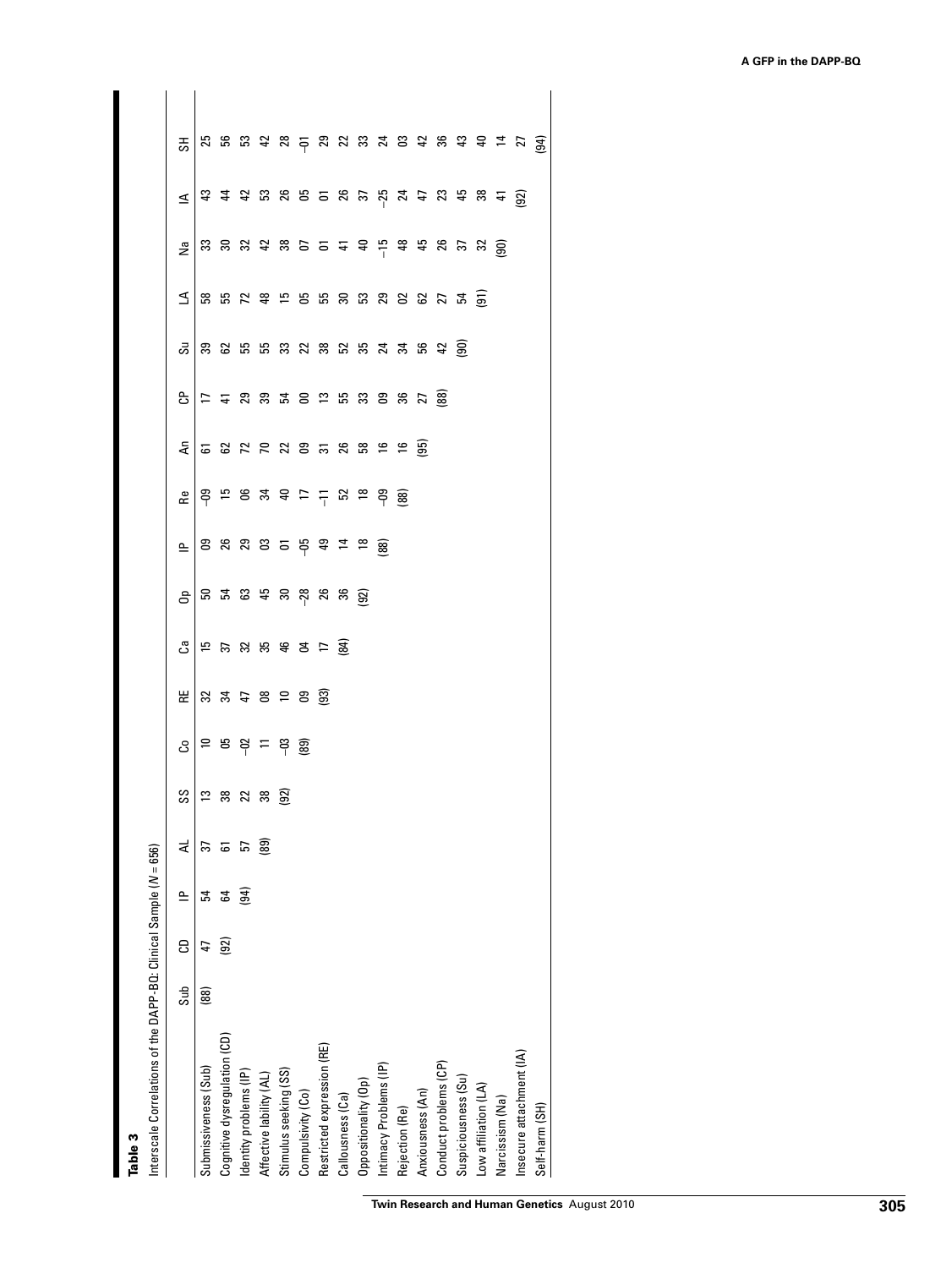RMSEA, and  $\geq .95$  for the NNFI, which conform to recent recommendations based on Monte Carlo simulation (Hu & Bentler, 1998, 1999). We also take note of Hu and Bentler's two-index presentation strategy whereby a combination of an NNFI  $\geq$  .96 and an  $SRMSR \leq .09$  minimize the sum of Type I and Type II error rates. In order to make direct comparisons between models, we examined chi-square differences following the recommendations of Jöreskog (1993), and in addition examined differences in all other reported indices, although there is no agreed metric for evaluating changes in fit indices. Since chi-square difference tests suffer many limitations, we treat these differences as indicators of comparative fit, rather than strict tests of the significance of differences.

Using the general population sample, we first carried out two strictly confirmatory analyses of the four factor solution presented in the test manual (Livesley & Jackson, 2009, p. 90), and the six factor solution that Rushton and Irwing (2009d) had identified in their study of the Spanish DAPP-BQ. The first-order four factor solution indicated poor fit according to all fit indices ( $\chi^2$  = 2292.14; *df* = 110; *P* < .001; SRMSR = .089; RMSEA = .15; NNFI = .88). Similarly, the firstorder six-factor solution provided acceptable fit according to the SRMSR, while the RMSEA and NNFI indicated poor fit ( $\chi^2$  = 1995.36; *df* = 118; *P* < .001; SRMSR = .078; RMSEA = .13; NNFI = .89).

In order to locate a plausible alternative model, the correlation matrix for the general population sample was subjected to a maximum likelihood exploratory factor analysis with Promax rotation in MPlus. Within exploratory factor analysis, there is no agreed upon method for establishing the correct number of factors to extract, and so we applied a number of procedures. Prior analyses had suggested between four and six factors account for the majority of variance in the primary scales of the DAPP-BQ. We used parallel analysis to assess the number of factors in the normative sample. Sample eigenvalues were taken from MPlus, with random comparison eigenvalues generated using O'Connor's (2000) SPSS program. The results of the parallel analysis supported a four-factor solution.<sup>1</sup>

Finally, four, five and six factor MPlus solutions were subjected to confirmatory factor analysis in LISREL 8.72. The six factor solution did not converge. The Akaike Information Criteria (AIC; Akaike, 1974) indicated the superiority of the four over the five factor solution (AIC =  $1865.73$ , &  $1937.55$ , respectively). The initial four factor solution suggested moderate fit according to the SRMR and NNFI, and poor fit according to the RMSEA ( $\chi^2$  = 1767.7; *df* = 122; *P* < .001; SRMSR = .070; RMSEA = .12; NNFI = .91). This model was further refined by allowing factor loadings and correlated errors as indicated by the modification indices ( $\chi^2$  = 797.1; *df* = 109; *P* < .001; SRMSR = .046; RMSEA = .081; NNFI = .96). While the SRMSR and NNFI were clearly in the region of close fit, the RMSEA was only indicative of moderate fit. These four factors closely resembled those reported in the test manual (Livesley & Jackson, 2009) and were identically labeled: Emotional Dysregulation, Dissocial Behavior, Social Avoidance and Compulsivity. The first-order factor loadings from the general population sample are closely approximated by those shown in Figure 1.

Next, we tested for the possibility of the GFP, by directly modeling a single second-order latent variable. The resultant model, as presented in Figure 1, demonstrates adequate fit to the data according to the SRMSR and NNFI, while the RMSEA indicates moderate fit ( $\chi^2$  = 954.1; *df* = 113; *P* < .001; SRMSR = .061; RMSEA = .087; NNFI = .95). In the general population sample, the GFP explained 33.9% of the variance in the four first-order factors and 32.7% of the variance in the 18 primary scales. Finally we crossvalidated the four factor model with a GFP using both the twin and clinical samples. In both cases, the model fit was similar to that found in the general population sample suggesting that the model was a suitable representation of both the twin ( $\chi^2$  = 1598.0; *df* = 113; *P* < .001; SRMSR = .069; RMSEA = .098; NNFI = .94) and clinical ( $\chi^2$  = 809.7; *df* = 113; *P* < .001; SRMSR = .068; RMSEA = .098; NNFI = .93) data sets, although the RMSEA was undesirably high. In both the twin and clinical sample, the GFP explained a very similar proportion of variance to that found for the general population sample at 35.4% of the variance in the four first-order factors and 33.6% of the variance in the 18 primary scales for the twin sample, while the equivalent figures for the clinical sample were 34.3% and 30.4% respectively. Similarly, the parameter estimates in all three samples did not differ greatly (see Table 4).

### **Discussion**

The three studies reported here confirm the hypothesis that a General Factor of Personality (GFP) occupies the apex of the hierarchical structure of the personality disorders in the Dimensional Assessment of Personality Pathology-Basic Questionnaire (DAPP-BQ). We found a GFP that explained 34% of the variance in four first-order factors and 33% of the variance in all 18 scales for the US general population sample reported in the manual  $(N = 942)$ . This solution cross-validated satisfactorily in both twin and clinical samples (*N*s = 1,346, 656, respectively) in which the GFP explained a very similar 35% and 34% of the variance in four first-order factors and 34% and 30% of the variance in all 18 scales. These results, showing a general factor of personality disorder in the US DAPP-BQ, join those found previously with the Minnesota Multiphasic Personality Inventory-2, the Millon Clinical Multiaxial Inventory-III, the Personality Assessment Inventory, and the Spanish version of the DAPP-BQ (Rushton & Irwing, 2009c, 2009d). However, the six-factor structure that Rushton and Irwing (2009d) found for the Spanish version of the DAPP-BQ did not generalize to the US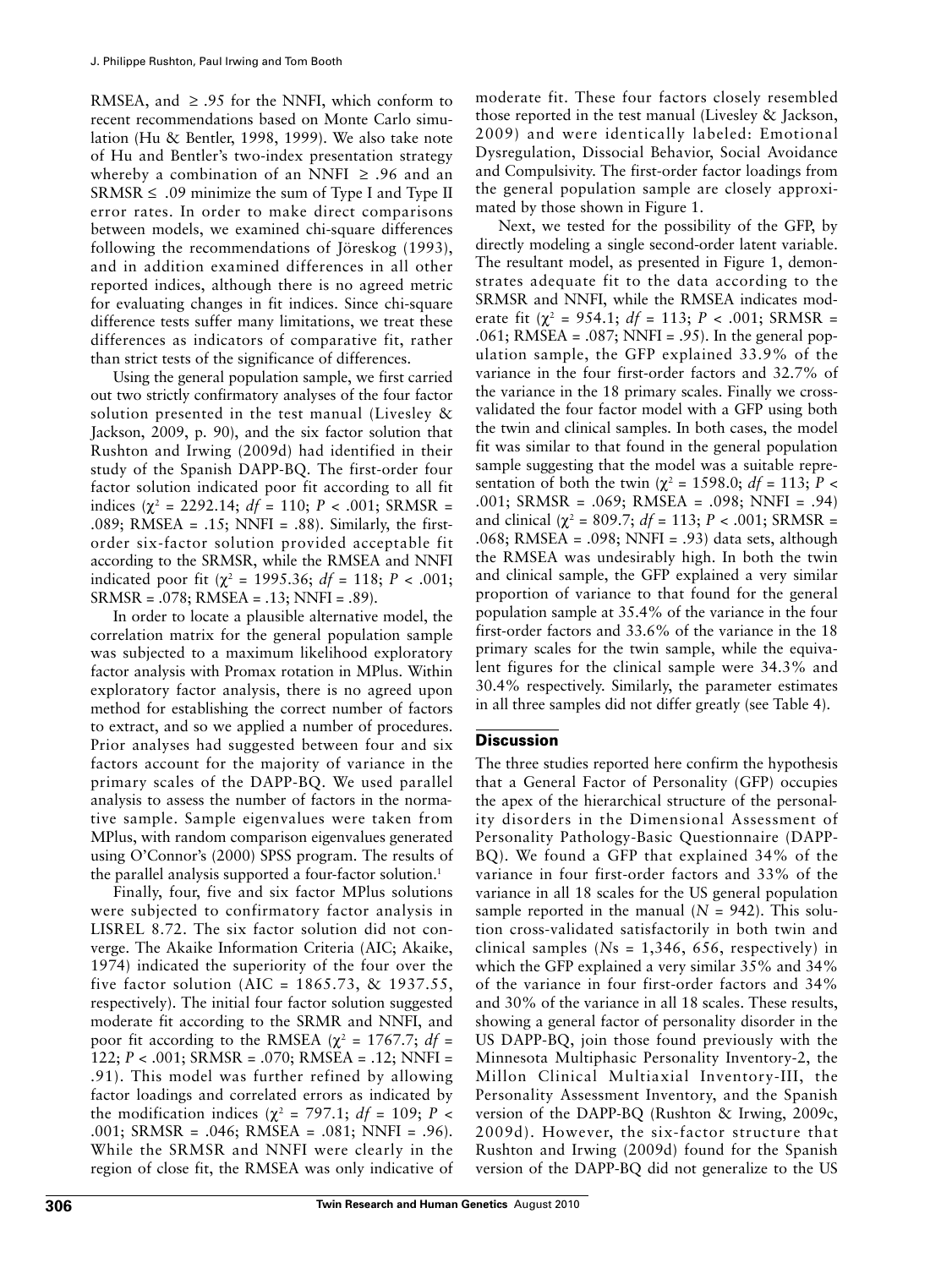

#### **Figure 1** Second-order common factor structure of the Dimensional Assessment of Personality Pathology in the general population sample.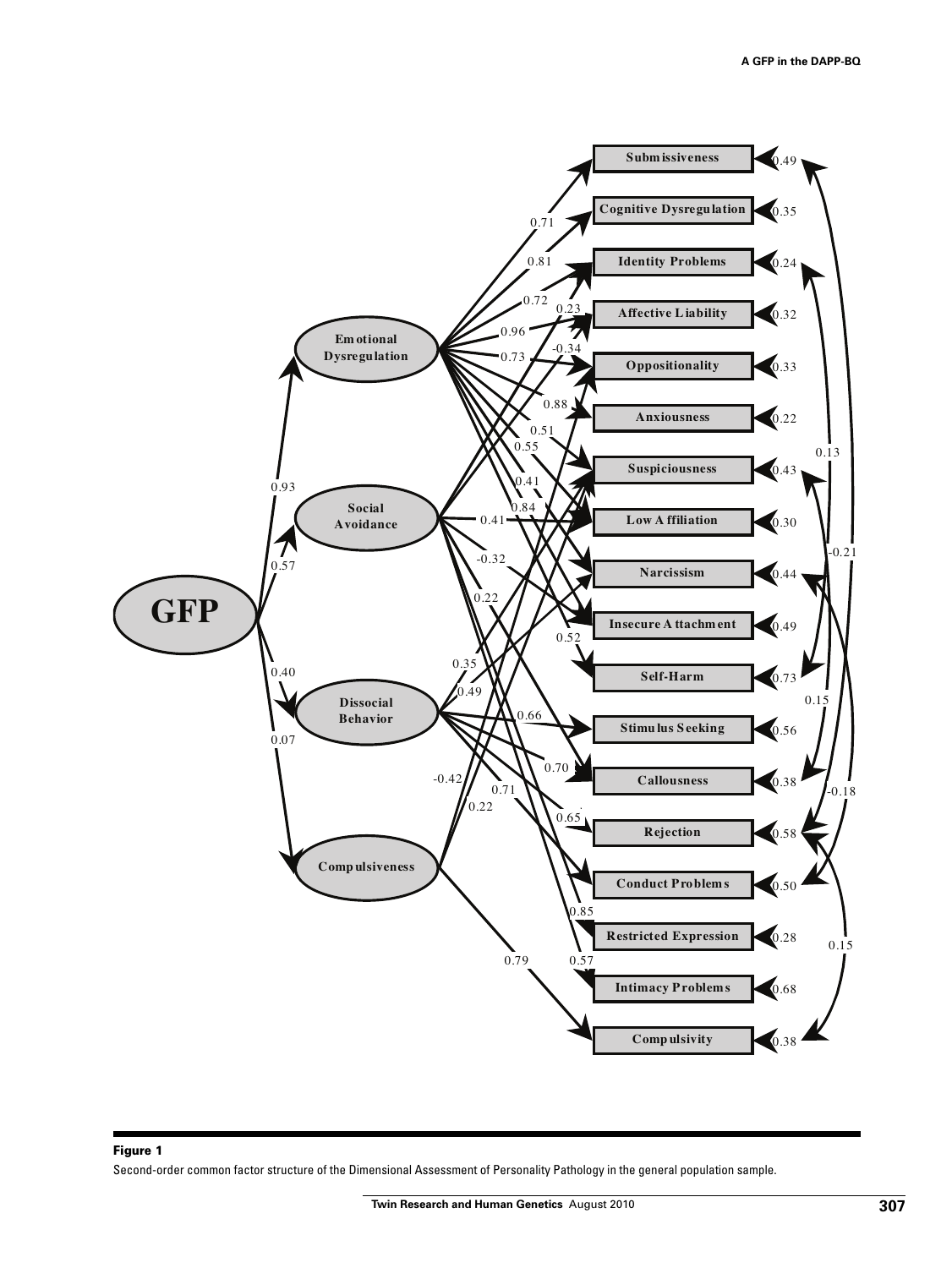| Loadings for the Second-Order Common Factor Structure of the Dimension<br>Table 4 |               |                |                         |         |       |                  | nal Assessment of Personality Pathology in the General (Gen.), Twin, and Clinical (Clin.) Samples |                |                    |            |            |                |         |
|-----------------------------------------------------------------------------------|---------------|----------------|-------------------------|---------|-------|------------------|---------------------------------------------------------------------------------------------------|----------------|--------------------|------------|------------|----------------|---------|
|                                                                                   | Error         |                | Emotional dysregulation |         |       | Social avoidance |                                                                                                   |                | Dissocial behavior |            |            | Compulsiveness |         |
|                                                                                   |               | Gen.           | Twin                    | غ<br>تا | Ġen.  | Twin             | .<br>تا                                                                                           | Gen.           | Twin               | ۔<br>تا    | Gen.       | Twin           | .<br>تا |
| First Order                                                                       |               |                |                         |         |       |                  |                                                                                                   |                |                    |            |            |                |         |
| Submissiveness                                                                    | $49 - 55$     |                | ධ                       | 54      |       |                  |                                                                                                   |                |                    |            |            |                |         |
| Cognitive Dysregulation                                                           | $33 - 40$     | جة             | ಜ                       |         |       |                  |                                                                                                   |                |                    |            |            |                |         |
| Identity Problems                                                                 | $23 - 27$     | 72             | 15                      | 74      | 23    | ż                | 20                                                                                                |                |                    |            |            |                |         |
| Affective Liability                                                               | $26 - 32$     | <u>ඝ</u>       | ஐ                       | ၕ       | $-34$ | $-34$            | - 33                                                                                              |                |                    |            |            |                |         |
| Oppositionality                                                                   | $16 - 33$     | 73             |                         | 79      |       |                  |                                                                                                   |                |                    |            | $-42$      | $-51$          | $-50$   |
| Anxiousness                                                                       | $22 - 27$     | 88             | æ.                      | 85      |       |                  |                                                                                                   |                |                    |            |            |                |         |
| Suspiciousness                                                                    | $38 - 44$     | <u>ي</u>       | នុ                      | 54      |       |                  |                                                                                                   | 35             | ಜ                  | 26         | $\ddot{c}$ | Σj             | 28      |
| Low Affiliation                                                                   | $30-33$       | 55             | S3                      | 5       | Ë     | 42               | 34                                                                                                |                |                    |            |            |                |         |
| Narcissism                                                                        | $.42 - 57$    | ਬ              | ಸ್ತ                     | 25      |       |                  |                                                                                                   | 49             | အို                | 59         |            |                |         |
| Insecure Attachment                                                               | $.49 - 54$    | $\overline{a}$ | g                       | 78      | -32   | - 35             | $-41$                                                                                             |                |                    |            |            |                |         |
| Self-harm                                                                         | $.71 - .73$   | 52             | 54                      | 54      |       |                  |                                                                                                   |                |                    |            |            |                |         |
| Stimulus seeking                                                                  | $50 - 56$     |                |                         |         |       |                  |                                                                                                   | යි.            | Ľ                  | <b>G7</b>  |            |                |         |
| Callousness                                                                       | $36 - 45$     |                |                         |         | 22    | 15               | Ξ                                                                                                 | P.             | 75                 | Ľ          |            |                |         |
| Rejection                                                                         | $-38 - 64$    |                |                         |         |       |                  |                                                                                                   | Б5             | සි                 | 60         |            |                |         |
| Conduct problems                                                                  | $-30.42 - 50$ |                |                         |         |       |                  |                                                                                                   | $\overline{r}$ | 76                 | $\ddot{v}$ |            |                |         |
| Restricted expression                                                             | $28 - 30$     |                |                         |         | 85    | ಹ                | ಜ                                                                                                 |                |                    |            |            |                |         |
| Intimacy problems                                                                 | $.64 - .71$   |                |                         |         | 57    | Ę                | S                                                                                                 |                |                    |            |            |                |         |
| Compulsivity                                                                      | $38 - 68$     |                |                         |         |       |                  |                                                                                                   |                |                    |            | 5٢.        | ඎ              | 57      |

Second Order

Second Order<br>GFP Compulsivity

 $\overline{5}$ 

 $\ddot{5}$ 

ig.

G.

45

 $40$ 

GFP .03 .093 .93 .93 .94 .94 .94 .94 .94 .94 .95 .95 .96 .95 .96 .96 .96 .96 .96 .96 .96 .09 .09 .95 .96 .07 .

38

57

ဌ

œ.

93

 $48$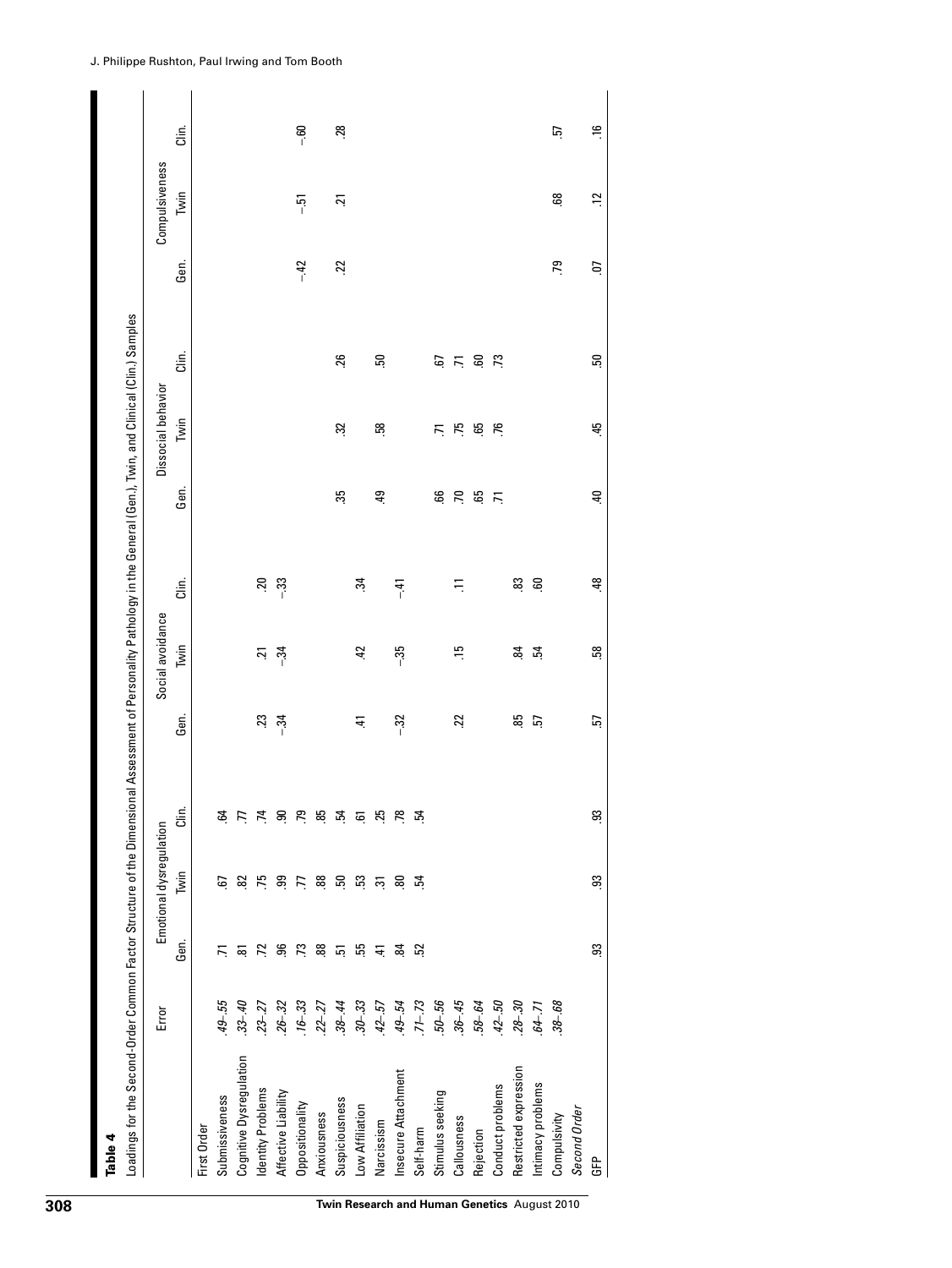samples, which yielded the four-factor solution shown here (and in the manual; Livesley & Jackson, 2009). It should also be noted that because the data in the twin sample violates the assumption of independence, the estimates of fit and standard errors for this sample must be biased. However, given the high level of similarity of estimates and fit statistics across all three samples, this bias must be relatively small.

Livesley and Larstone (2008) estimated that the DAPP-BQ captures between 29% and 63% of the variance of the personality disorders measured by the Fourth Edition of the American Psychiatric Association's Diagnostic and Statistical Manual (DSM-IV, 1994). The emergence of a general factor of mental disorder mirrors the highly correlated nature of the prevalence of DSM-IV disorders in the general population and comorbidity in general. The intercorrelations suggest a general factor of maladjustment and not a more specific problem such as demoralization. The intercorrelated nature of such measures has long been recognized and variously interpreted as comorbidity, social desirability, anxiety, ego resilience, or demoralization. Since a general factor of personality has been found in the non-clinical domain, the GFP might be better conceptualized as a veridical representation of human personality rather than as something specific to particular measurements.

The two second-order factors of Internalizing and Externalizing that Rushton and Irwing (2009c, 2009d) found in the Millon Clinical Multiaxial Inventory-III, the Minnesota Multiphasic Personality Inventory-2, and the Personality Assessment Inventory, were not found in the current analysis of the DAPP-BQ, which gave rise to the GFP directly from the four secondorder factors (Figure 1). Nor had Internalizing and Externalizing been found in Rushton and Irwing's (2009d) previous analysis of the Spanish DAPP-BQ, in which six first-order factors gave rise to the GFP. It therefore needs to be emphasized that the hierarchy of personality, on which the GFP sits atop, can be comprised of varying numbers of factors at the first-order level from as few as two to eight or more, and the traits comprising them can be expected to alter depending upon the composition of the inventory.

The compulsiveness factor shows only a small loading on the GFP varying from .07 to .16 across the three samples. However, a very common problem is that many primary scales intended to measure personality are multidimensional, which biases the covariance structure between the scales. Specifically, in the current study, Compulsiveness was primarily identified by the Compulsivity facet level scale, and inspection of its item content suggests that this is comprised of Conscientiousness in addition to the target trait. It seems likely that these components cancel out resulting in the observed low loading of Compulsiveness on the GFP. However, this and the above noted variations should not affect the nature of the GFP. Any measure of personality will include specific variance as well as GFP variance. Consequently, although a GFP will be extracted from any number of broad sets of personality dimensions, the structure of the lower-order factors will depend on the particular scales comprising the inventory. Nonetheless, there is nothing vague about the GFP. Quite the contrary; it is by definition the most internally consistent linear combination of all traits. Its location at the apex of the hierarchy should be almost completely fixed in any large data set.

The twin data used to extract a GFP in Table 2 was not in a form that permitted a behavior genetic analysis. However, those data have been analyzed previously at a number of different levels, including the 18 primary and 4 higher-order factors depicted in Figure 1, as well as in combination with the Big Five (Jang & Livesley, 1999; Livesley & Jang, 2008). At each level, almost all the variance is explained by both genetic and non-shared environmental factors, as too, are the relations among the factors. Genetic continuity was also found between the normal and disordered traits. Since other evidence shows that the GFP is largely a genetic factor (Figueredo & Rushton, 2009; Figueredo et al., 2004; Rushton et al., 2008, 2009; Veselka et al., 2009a, 2009b), future research might examine whether a GFP can be extracted directly from a genetic covariance matrix of the personality disorders, as well as whether a GFP found in the personality disorders is the same GFP found in normal personality (cf. Irwing & Rushton, 2010).

The explanation we favor for the GFP is that, like *g*, it arose through evolutionary selection for adaptive traits that facilitate performance across a wide range of contexts (Figueredo & Rushton, 2009; Rushton et al., 2008). The main alternative to evolutionary selection for the GFP is that it arises from artifacts of evaluative bias and scale construction (Anusic et al., 2009; Ashton et al., 2009; Bäckström et al., 2009). Since most studies of the GFP have used self-report measures, it can be argued that the results merely reflect response biases such as social desirability, selfdeception, and other self-referencing orientations (Edwards, 1957; Paulhus & John, 1998). For example, Edwards (1957) showed that personality scales correlate with social desirability ratings made by judges, who agree with each other on what is socially desirable even when they come from different countries, varied walks of life, and different age levels.

However, the evidence that evaluative bias accounts for the GFP is weak and inconclusive. For example, studies find the GFP is extracted just as robustly from peer-ratings as it is from self-reports (Rauthmann & Kolar, 2010; Rushton et al., 2008; Zawadzki & Strelau, 2010). Other studies have failed to find direct evidence of social desirability effects. Although social desirability scales such as the Marlowe-Crowne, the Eysenck Lie, and Social Desirability from the Personality Research Form correlate positively with components of the GFP, the GFP remains intact after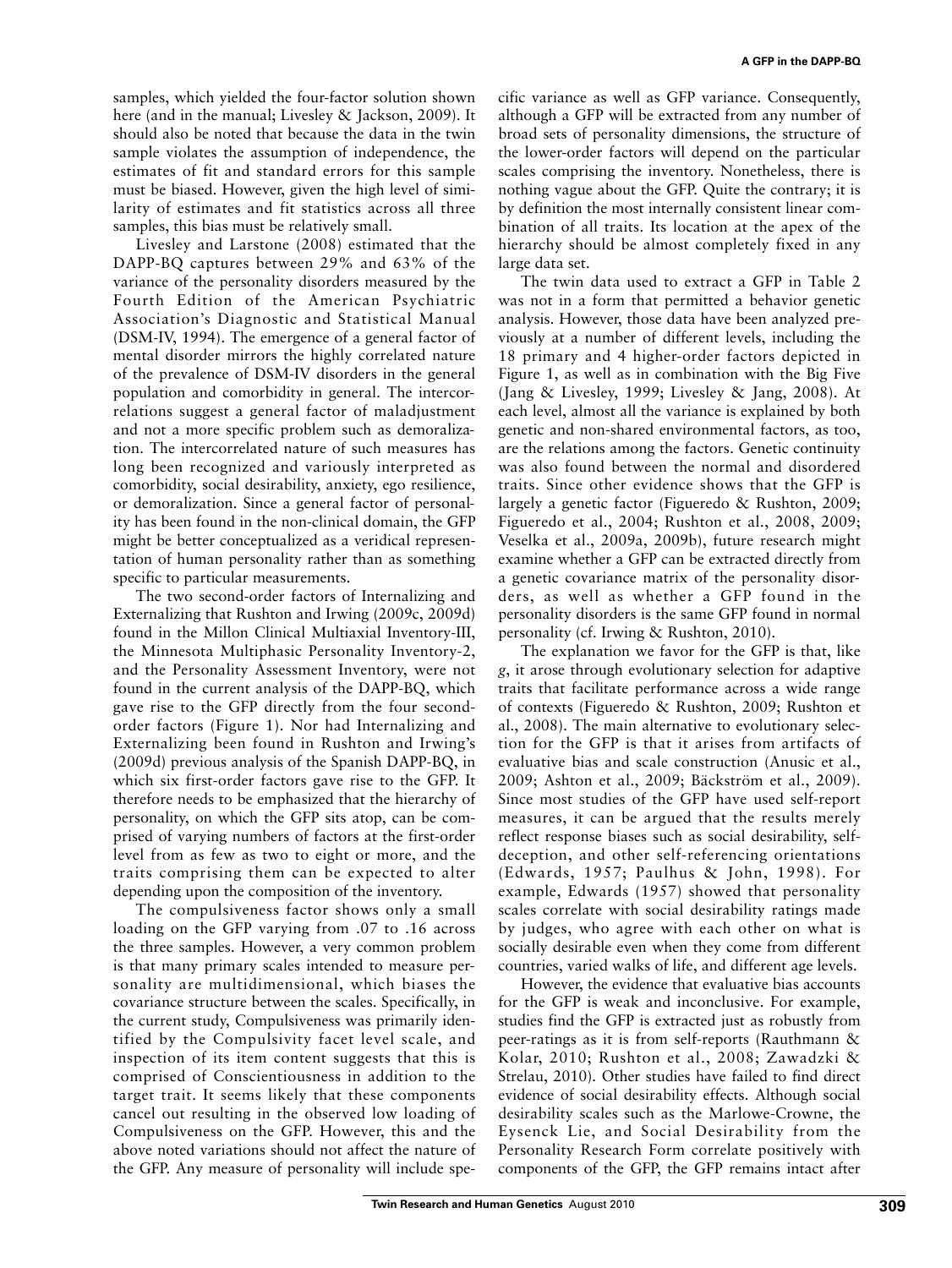partialing out their effects (Erdle & Rushton, 2010; Rushton & Erdle, 2010; Schermer & Vernon, 2010). Similarly, although Anusic et al. (2009) postulated that high self-esteem creates a 'halo effect' and correlates with the Big Five and the Big Two, the Big Two remained intact and gave rise to the GFP when Self-Esteem was partialed out (Erdle et al., 2009; Erdle et al. 2010). A GFP has also been extracted from inventories that selected items explicitly to minimize social desirability such as the Jackson Personality Inventory and Personality Research Form (Irwing & Rushton, 2010; Schermer & Vernon, 2010).

The existence of the general factor of personality does not invalidate the utility or theoretical importance of lower-order factors. No single factor can explain all manifestations of complex behavior. For example, the tests analyzed in this paper emphasize primary traits as the major focus of assessment because this is the level seen to be most appropriate for clinical research and intervention. Most interventions seek to change or modulate behaviors associated with primary traits rather then changing global personality disorder or secondary traits. Therefore it is a pragmatic question which level provides the best analysis for any particular situation.

### **Endnote**

1 In parallel analysis eigenvalues from the actual data and random data are compared. Factors are retained when the actual eigenvalue is greater than the randomly generated eigenvalues. The first six eigenvalues were 7.27, 2.89, 1.52, 1.30, 0.89 and 0.66 in the actual data, with the first six random eigenvalues being 1.29, 1.23, 1.19, 1.16, 1.07 and 1.05.

### **References**

- American Psychiatric Association (1994). *Diagnostic and statistical manual of mental disorders* (4th ed.). Washington, DC: American Psychiatric Association.
- Akaike, H. (1987). Factor Analysis and AIC. *Psycho metrikia, 52,* 317–332,
- Anusic, I., Schimmack, U., Pinkus, R. T., & Lockwood, P. (2009). The nature and structure of correlations among Big Five ratings: The halo-alpha-beta model. *Journal of Personality and Social Psychology*, 97, 1142–1156.
- Ashton, M. C., Lee, K., Goldberg, L. R., & de Vries, R. E. (2009). Higher-order factors of personality: Do they exist? *Personality and Social Psychology Review, 13*, 79–91.
- Bäckström, M., Björklund, F., & Larsson, M. R. (2009). Five-factor inventories have a major general factor related to social desirability which can be reduced by framing items neutrally. *Journal of Research in Personality, 43*, 335–344.
- Edwards, A. L. (1957). *The social desirability variable in personality assessment and research.* New York: Dryden.
- Erdle, S., Gosling, S. D., & Potter, J. (2009). Does selfesteem account for the higher-order factors of the Big Five? *Journal of Research in Personality*, *43*, 921–923.
- Erdle, S., Irwing, P., Rushton, J. P., & Park, J. (2010). The general factor of personality and its relation to selfesteem in 628,640 Internet respondents. *Personality and Individual Differences*, *48*, 343–346.
- Erdle, S., & Rushton, J. P. (2010). The General Factor of Personality, BIS-BAS, expectancies of reward and punishment, self-esteem, and positive and negative affect. *Personality and Individual Differences*, *48*, 762–766.
- Figueredo, A. J., & Rushton, J. P. (2009). Evidence for shared genetic dominance between the general factor of personality, mental and physical health, and life history traits. *Twin Research and Human Genetics*, *12*, 555–563.
- Figueredo, A. J., Vásquez, G., Brumbach, B. H., & Schneider, S. M. R. (2004). The heritability of life history strategy: The *K*-factor, covitality, and personality. *Social Biology*, *51*, 121–143.
- Gutiérrez-Zotes, J. A., Gutiérrez, F., Valero, J., Gallego, J., Baillés, E., Torres, X., Labad, A., & Livesley, W. J. (2008). Structure of personality pathology in normal and clinical samples: Spanish validation of the DAPP-BQ. *Journal of Personality Disorders*, *22*, 389–404.
- Hu, L.-T., & Bentler, P. M. (1998). Fit indices in covariance structural modeling: Sensitivity to underparametrized model misspecification. *Psychological Methods*, *3*, 424–453.
- Hu, L.-T., & Bentler, P. M. (1999). Cutoff criteria for fit indices in covariance structure modeling: Conventional criteria versus new alternatives. *Structural Equation Modeling*, *6*, 1–55.
- Irwing, P., & Rushton, J. P. (2010). *Just one general factor of personality (GFP): Consistent results from four test batteries*. Manuscript under review, Manchester Business School, University of Manchester, UK.
- Jang, K., & Livesley, W. J. (1999). Why do measures of normal and disordered personality correlate? A study of genetic comorbidity. *Journal of Personality Disorders*, *13*, 10–17.
- Jöreskog, K. G. (1993). Testing structural equation models. In K. A. Bollen & J. S. Long (Eds.), *Testing structural equation models* (pp. 294–316). London: Sage.
- Livesley, W. J., & Jackson, D. N. (2009). *Dimensional Assessment of Personality Pathology—Basic Questionnaire: Technical manual*. Port Huron, MI: Sigma Assessment Systems.
- Livesley, W. J., & Jang, K. L. (2008). The behavior genetics of personality disorder. *Annual Review of Clinical Psychology*, *4*, 247–274.
- Livesley, W. J., & Larstone, R. M. (2008). The dimensional assessment of personality pathology (DAPP). In G. J. Boyle, G. Matthews, & D. H. Saklofske (Eds.), *The Sage handbook of personality theory and testing:*